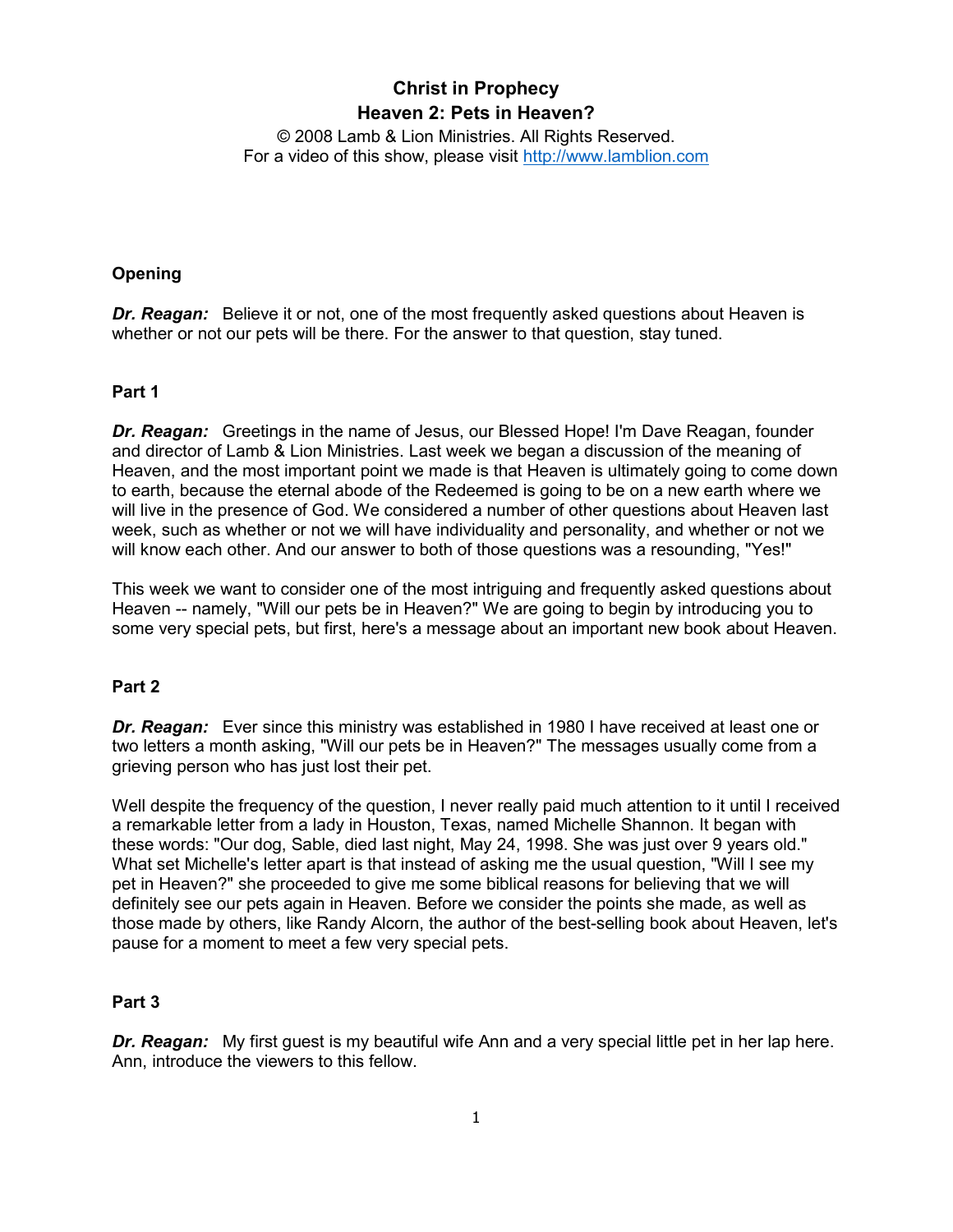*Ann Reagan:* This is Samson.

*Dr. Reagan:* Samson like the Samson in the Old Testament?

*Ann Reagan:* That's right.

*Dr. Reagan:* Well now, tell us about Samson. What kind of a dog is he, and how in the world did you, why in the world did you name him Samson?

*Ann Reagan:* Well, he's a longhaired, miniature dachshund, and we named him Samson because he has long hair, like the man in the Bible, and he's very impulsive, like the man in the Bible.

*Dr. Reagan:* Very imperfect?

*Ann Reagan:* Impulsive.

*Dr. Reagan:* Oh, impulsive like Samson!

*Ann Reagan:* Yes, yes.

*Dr. Reagan:* Well, I can certainly vouch for that. You know, how old is Samson?

*Ann Reagan:* Samson will be 13.

**Dr. Reagan:** Thirteen! That's getting on up there, that's probably about 72 years old in human terms, so he is in the geriatric set, correct?

*Ann Reagan:* That's true, that's true.

*Dr. Reagan:* And how has he changed as he's grown older?

*Ann Reagan:* Well, when we first got Samson, he was very selfish, he was very mean to his adopted brother. He always had to come first.

*Dr. Reagan:* So you had another dog at that time?

*Ann Reagan:* Yes, we had another dog, Zach – Zaccheus, and he always had to be the first to get to the meal bowl. The first to come in, the first to get a dog treat. He was not a very kind dog at that period of time.

*Dr. Reagan:* Well did he kind of mellow over the years?

*Ann Reagan:* He has, he has. Now he's very laid back, like you say, he's an older gentleman, and he's a very devoted companion.

*Dr. Reagan:* Ann, he's changed over the years. For example, his face has grown white, which I think is a traditional thing for dogs as they age, right?

*Ann Reagan:* Right, right.

*Dr. Reagan:* And, he's gotten a little hard of hearing?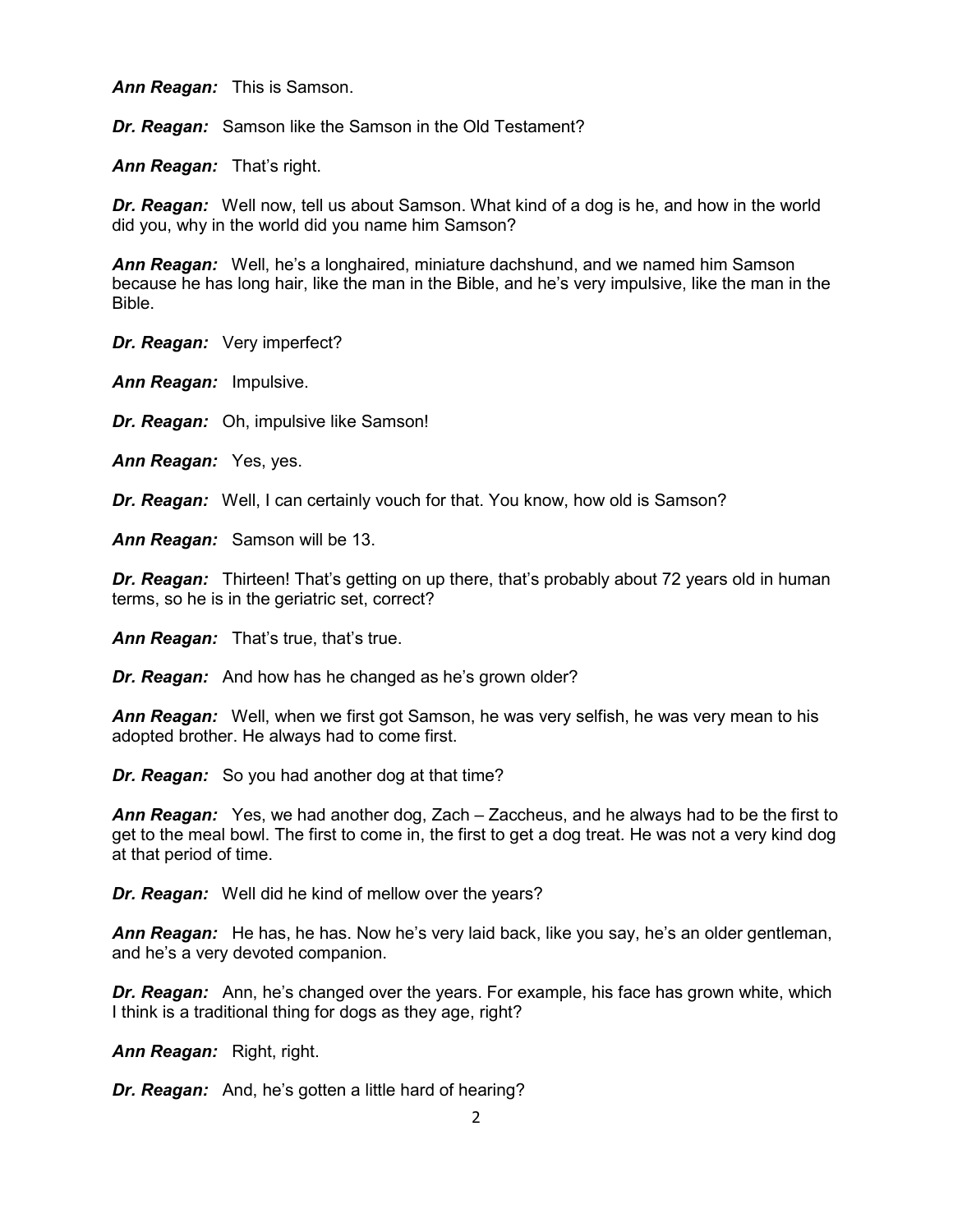*Ann Reagan:* Yes.

*Dr. Reagan:* Like stone deaf?

*Ann Reagan:* That's true, that's true.

*Dr. Reagan:* But, he still can smell thing. If a bird or a squirrel gets in his yard he knows about it right?

*Ann Reagan:* True, true.

*Dr. Reagan:* You said he had a brother who was named Zach. That was kind of short for Zaccheus, right?

*Ann Reagan:* Uh huh.

*Dr. Reagan:* I think we're showing a picture of them right now. The brother was a black shorthaired dachshund and he's a red longhaired. And the brother was very different in his personality wasn't he?

*Ann Reagan:* Yes, yes.

*Dr. Reagan:* Tell about the brother.

*Ann Reagan:* He was a very, he was a very gentle dog from the very beginning. He didn't bark much and he was your dog. He was your devo dog.

*Dr. Reagan:* Yes.

*Ann Reagan:* He sat next to you on the couch while you wrote in your prayer journal.

*Dr. Reagan:* That's right, and every morning when I do that I really miss him. He died about two years ago. But they were just as different as night and day. In fact, I used to take them over to your first grade class.

*Ann Reagan:* That's right.

*Dr. Reagan:* My wife is a first grade teacher and I used to take her over to the first…the two dogs over to the First Grade class, and we would do a "compare and contrast." You know, we would ask kids, "Well now, how are these dogs different?" You know, one was shorthaired, one was longhair, one was very hyper, the other was very laid back, and we would talk about what they had in common and how they were different. And I really miss doing that now that you have retired as a teacher.

*Ann Reagan:* Right, right.

*Dr. Reagan:* I don't get to do that anymore, and of course Zach has gone on, so I really don't have an opportunity to do that much any more. But would you say, based upon your experience with dogs, that they have a very definite personality?

*Ann Reagan:* Oh yes, oh yes.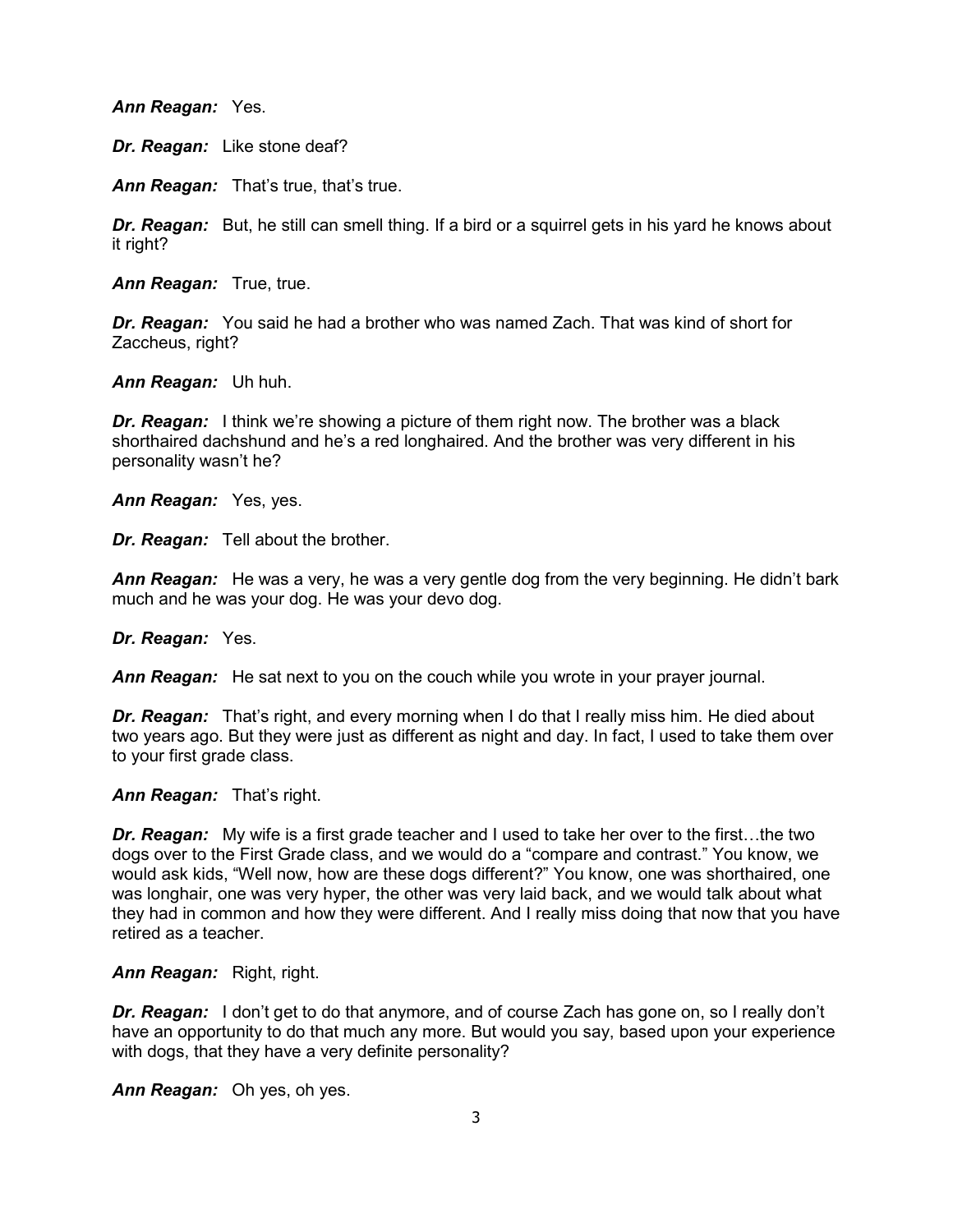*Dr. Reagan:* Very unique and distinctive personalities.

*Ann Reagan:* Very, very unique. Right.

*Dr. Reagan:* And this one has really become sort of a service dog hasn't he?

*Ann Reagan:* Yes. We call him our "service dog," he doesn't have the proper vest to indicate that he--

*Dr. Reagan:* Oh, he needs a vest, yes.

*Ann Reagan:* Right. But, he is a wonderful companion. He's very devoted. Whatever room I'm in, he's in, and he's just been a great comfort to me.

*Dr. Reagan:* Well as I understand it, medical science has actually shown or proven that if you stroke a dog your blood pressure will go down.

*Ann Reagan:* My blood pressure is very way down.

*Dr. Reagan:* So you must have very low blood pressure.

*Ann Reagan:* Its way down.

*Dr. Reagan:* Very, very low blood pressure. Well Ann, we're considering a fundamental question in this program and that question is whether or not we're going to see our pets in Heaven. What is your attitude about that? What do you think?

*Ann Reagan:* I think so.

*Dr. Reagan:* You think so huh?

*Ann Reagan:* I definitely think so and I surely do hope so.

*Dr. Reagan:* Well it would be kind of lonely without him wouldn't it?

*Ann Reagan:* That's right, that's right.

*Dr. Reagan:* Well, thank you so much for being with us today.

*Ann Reagan:* Thank you.

*Dr. Reagan:* And Samson, I'm so glad you behaved yourself.

*Ann Reagan:* Yes, yes.

*Dr. Reagan:* Good to see you buddy.

*Ann Reagan:* He's a good dog.

*Dr. Reagan:* Thank you.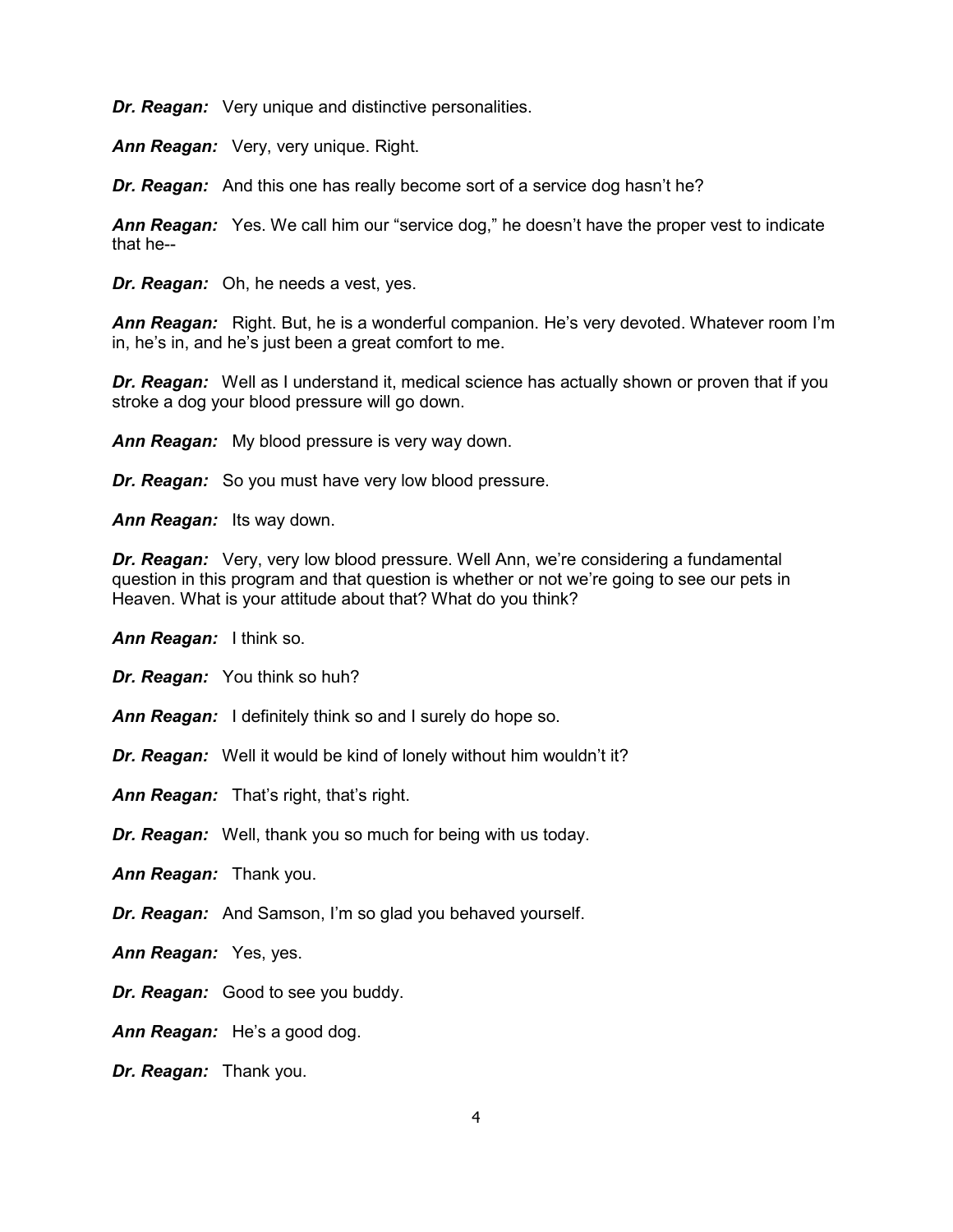# **Part 4**

*Dr. Reagan:* My next guest is my daughter Rachel, who usually is behind one of the cameras. She is one of our camera operators. Rachel, how does it feel to be in front of the camera instead of behind it?

*Rachel Houck:* I like being behind it, but this is good, a good day to show my dog.

*Dr. Reagan:* Well now, tell us, who do you have here with you today?

*Rachel Houck:* This is my dog Brown Face, and he is a very special dog in my life, probably my favorite animal that I've ever had.

*Dr. Reagan:* What kind of dog is he?

*Rachel Houck:* Well, I don't know, I think he's probably part shepherd, and, he's just a mutt though, a mixture.

*Dr. Reagan:* A mixed breed. And how much does he weigh?

*Rachel Houck:* Oh, probably about, I'd say maybe 45, 50 pounds.

*Dr. Reagan:* And do you have any idea how old he is?

*Rachel Houck:* No, not really because he was a stray when we found him, so…

*Dr. Reagan:* Well I know you have a real heart for animals because I know that when you were growing up you were always bringing stray ones home, and this happens to be a stray animal.

*Rachel Houck:* Yes.

*Dr. Reagan:* Tell us the remarkable story of Brown Face.

*Rachel Houck:* Well, Brown Face was abandoned down the road. Some people moved, and just left him. I don't know if they moved to an apartment and couldn't take him with them or…

*Dr. Reagan:* So, for our viewers, we are living out in the country…

*Rachel Houck:* Out in the country.

*Dr. Reagan:* On a gravel road, and down the gravel road about a mile, some people just abandoned him.

*Rachel Houck:* Right.

*Dr. Reagan:* They moved out and left him, right?

*Rachel Houck:* Yes, and that's how he got his name, because when we would drive by I would say, "Oh did you see that cute brown faced dog?" So that is how he got his name, Brown Face. And he was limping when we found him, and…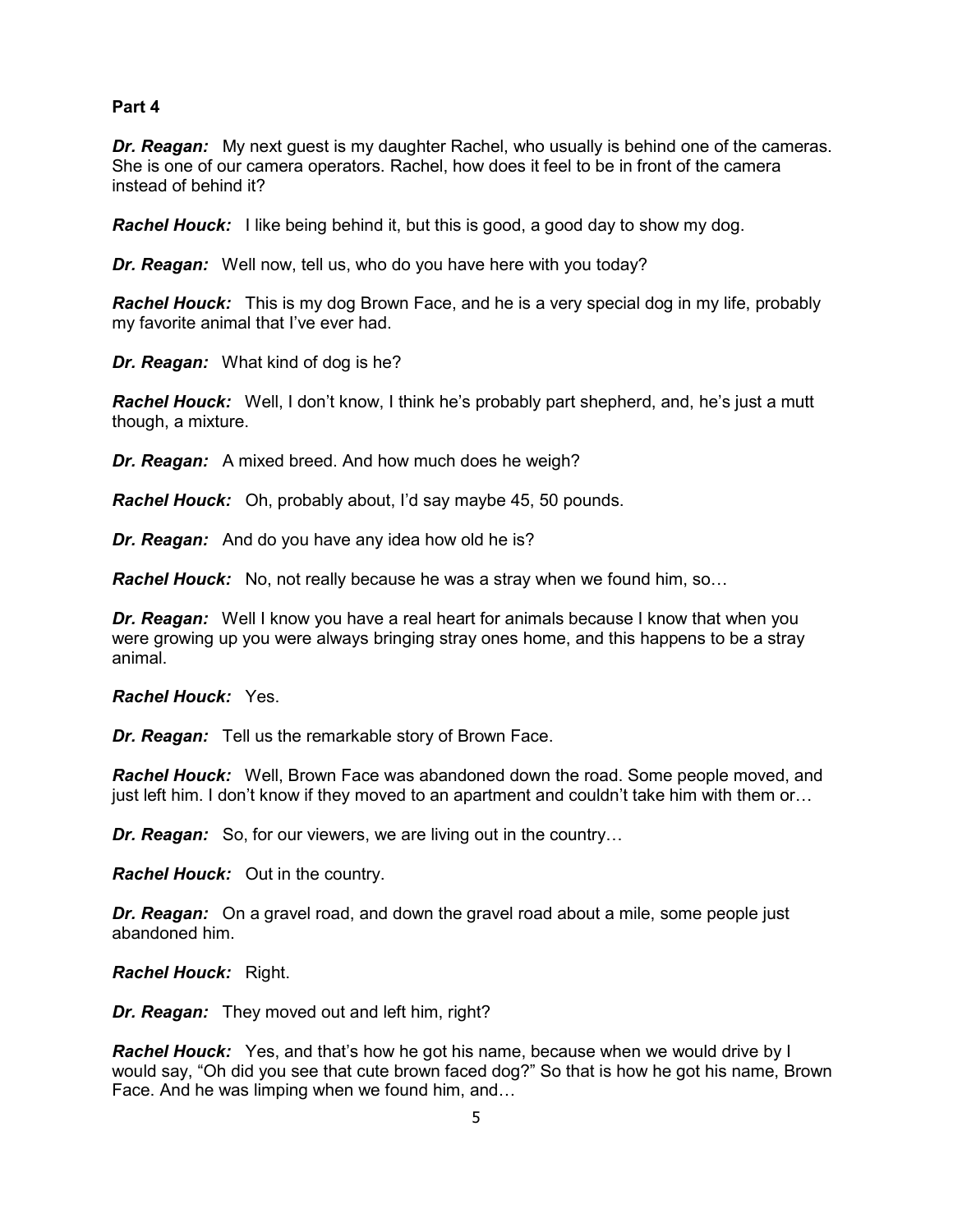*Dr. Reagan:* As a matter of fact he's lame isn't he?

**Rachel Houck:** Yes, he has one leg that is broken and it's not going to heal back together, but he, it doesn't seem to bother him. He functions just fine.

*Dr. Reagan:* So was he hit by a car, or do you know?

*Rachel Houck:* I guess so. I think so.

*Dr. Reagan:* In fact we have some footage of him running and it's amazing how fast a threefoot dog can run, right?

*Rachel Houck:* That's right, that's right. He's a real…

*Dr. Reagan:* In fact he's a hunter isn't he?

*Rachel Houck:* He is, he's a very good hunter because they did leave him, he had to hunt for his food and so he's very good at hunting and…

*Dr. Reagan:* Now when you first met Brown Face he did not have anything to do with you or anybody because he had been very badly mistreated, right?

*Rachel Houck:* Yes, he had.

*Dr. Reagan:* Tell us the story about how he warmed up to you.

*Rachel Houck:* Ok. He was laying on the driveway at the house where the people used to live, waiting for them to return. And he waited and waited, probably for months. And so we finally, one day, pulled over and had some fast food left over and we put a cup of water out and half a hamburger or something, and he ran to the bushes right when we pulled into the driveway, because he didn't recognize the car. And then right when we got in the car and left, he would come out and get the water and the food. Well that went on a long time and one day I prayed, I said, "Lord, You know I'm really tired of this. I'm really tired of taking care of this dog and he won't have anything to do with me, and today, God, if You could just make him roll over and just let me touch him." I just wanted to touch him.

*Dr. Reagan:* Touch him.

*Rachel Houck:* So, no kidding, we drive up in the driveway, I get out of the car and the dog does just that, rolls over and I pet him and pet, and the whole relationship changed. He knew at that point he was my dog, and so did I.

*Dr. Reagan:* And so you brought him home.

*Rachel Houck:* We brought him home and the Lord healed him of heartworms. We took him to the vet like you do when you get a new dog and we took him to the vet and he had flea infestation and all kinds of terrible things and he had heartworms. And so we just put him on the heartworm preventative and, of course we prayed for him, and a year later he was healed, so.

**Dr. Reagan:** But I know that when you first brought him home he would not have anything to do with anyone except you.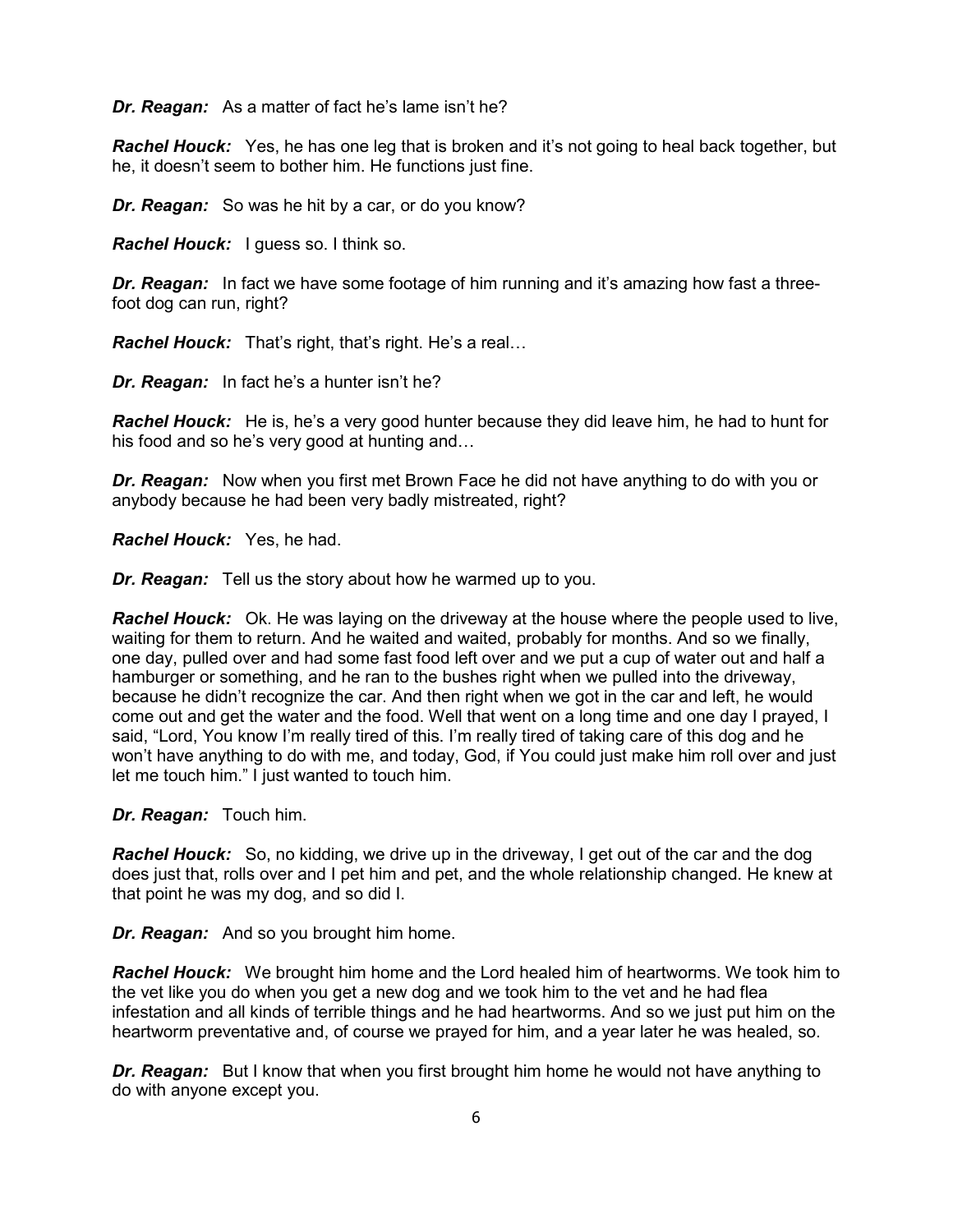#### *Rachel Houck:* No, right, right.

**Dr. Reagan:** I know that for six months I would try to just let him...but he had been so terribly mistreated that he was afraid of everyone, particularly men.

#### *Rachel Houck:* Yes.

*Dr. Reagan:* And he would not allow me to touch him. And today, it's amazing what love does, because when I get out of the car he runs over to me and he wants me to scratch him underneath his neck.

*Rachel Houck:* Yes, he loves that, he loves that. He has warmed up.

*Dr. Reagan:* So he has been transformed by love.

*Rachel Houck:* Yes he has.

*Dr. Reagan:* Well let me ask you something Rachel. One of the things that we are considering in this particular program is whether or not you believe we will see our pets in Heaven. What do you think?

*Rachel Houck:* I think so. Just the way that the Lord has used this dog to teach me more about Him and His relationship with us, and, I mean, and just all the animal kingdom. My goodness, it's the Lord's greatest creation.

**Dr. Reagan:** Well one great thing about it is, if we do see our pets in Heaven, this one will have his leg healed.

#### *Rachel Houck:* Yeah!

*Dr. Reagan:* Thank you for bringing him.

*Rachel Houck:* Thank you.

# **Part 5**

*Dr. Reagan:* My next guest is Anna Watts. Anna is the daughter of one of our members of our media crew, Larry Watts. And I have invited her to come today because I wanted her to bring her cat. I figured that I was going to get in big trouble with cat lovers all across the nation if we only had dogs on this program. So, Anna, introduce us to your cat.

*Anna Watts:* Ok, this is Blue. He's a blue point Siamese, and he weighs about 13 pounds.

*Dr. Reagan:* And how old is he?

*Anna Watts:* He is about three years old. He'll be three years old in a couple of months.

*Dr. Reagan:* Do you have any other cats?

*Anna Watts:* Yes, we have four cats.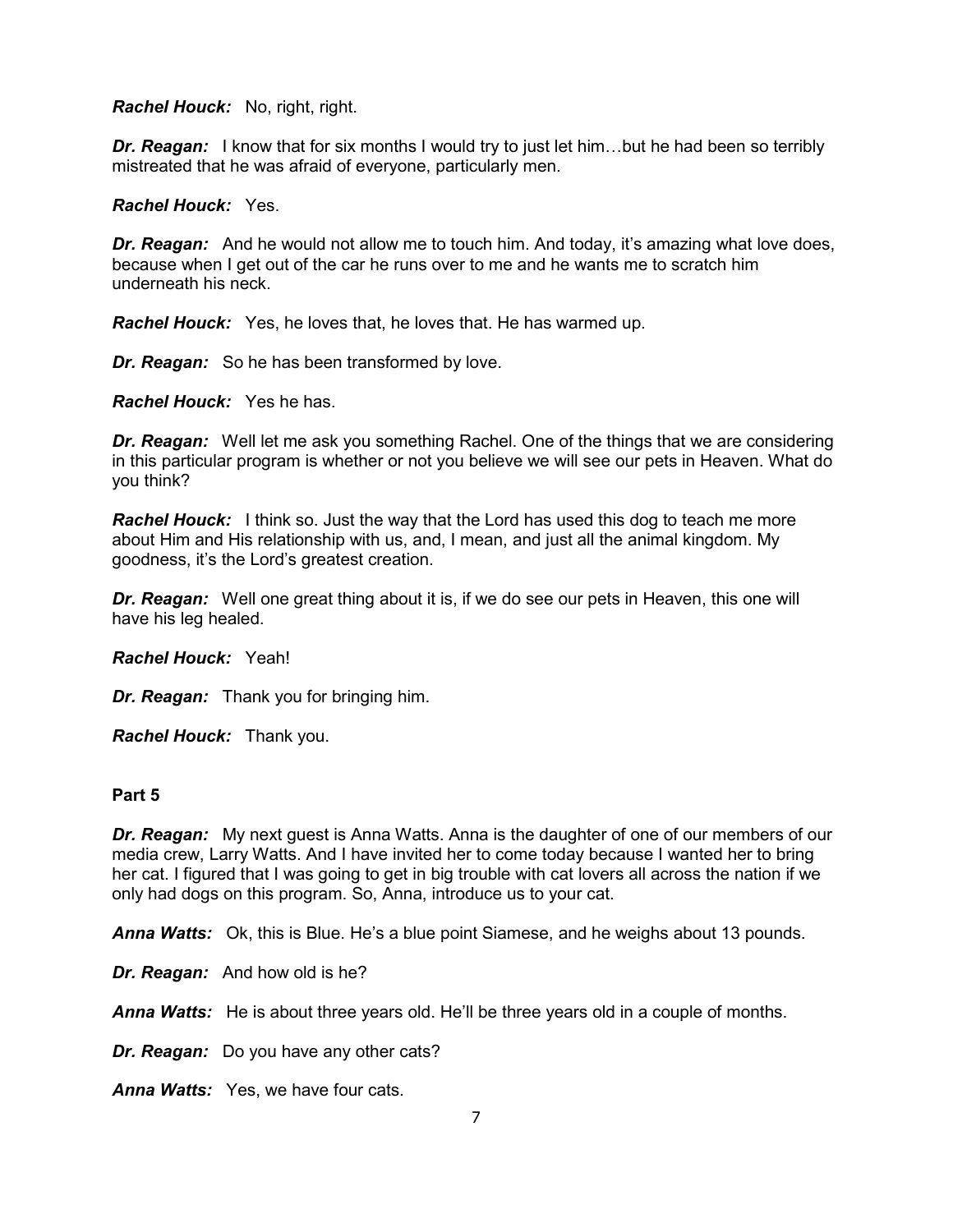*Dr. Reagan:* How does he get along with the others?

*Anna Watts:* He does very well. He's the only boy, so of course that helps.

*Dr. Reagan:* Have you had cats all your life?

*Anna Watts:* Yes, all my life.

*Dr. Reagan:* Well then, you're going to be the expert that I need to talk to.

*Anna Watts:* Ok.

*Dr. Reagan:* Let me just be real frank with you here Anna. I have never owned a cat in my life. I've always considered cats to be very strange and very mysterious. I've never been able to understand how you can read a cat. You know, a dog is easy to read. You come home and the dog wags his tail if he's happy, if he's unhappy he growls at you or barks. But I can't figure out cats. Can you read your cat? Can you tell when your cat is happy?

*Anna Watts:* I actually, I can, I really can. He, you can tell when he's mad; you can tell when he's happy, when he's nervous. I guess it's just because I've had him since he was a kitten, so…

*Dr. Reagan:* So you really know how to read a cat.

*Anna Watts:* I would say so.

*Dr. Reagan:* Well what is it that you like especially about cats?

*Anna Watts:* He, well, this one in particular, he's extremely affectionate…

*Dr. Reagan:* Oh.

*Anna Watts:* And they do their own thing, they don't depend on you for everything, but they are very sweet and they do, they give you comfort.

*Dr. Reagan:* So does he come up and kind of rub on your leg or something, how do you know when he, when this cat wants you to pick him up?

*Anna Watts:* Like you said, he rubs on you, and he meows at you, talks to you, so.

*Dr. Reagan:* What is the life expectancy of a cat like this, do you know?

*Anna Watts:* I really don't know. The last cat that we had lived to be 14.

*Dr. Reagan:* Fourteen!

*Anna Watts:* We usually baby our cats, so.

*Dr. Reagan:* And does this cat go out and wander around? I've heard that tomcats in particular just kind of disappear for two or three days at a time.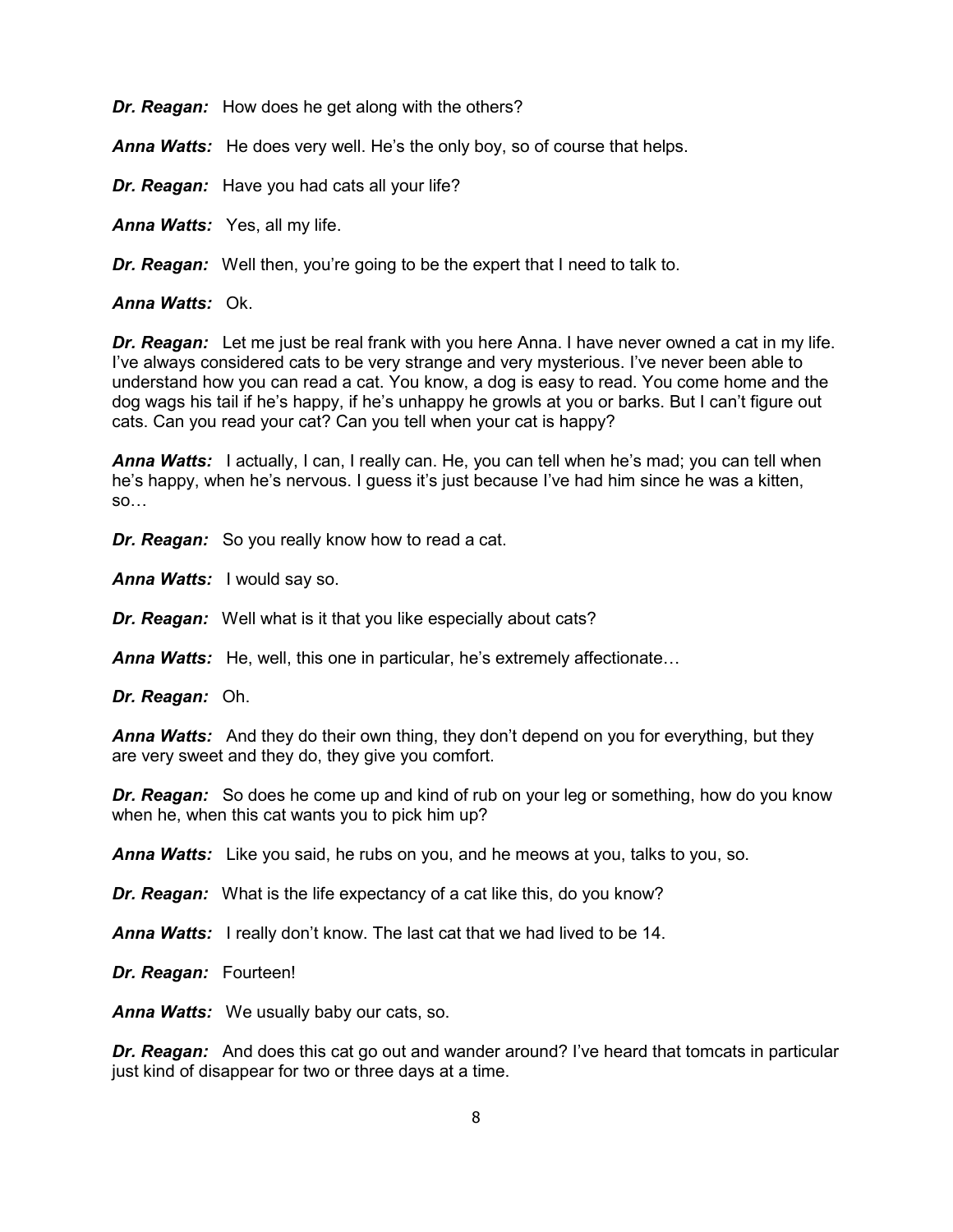*Anna Watts:* Well, he's neutered so that doesn't usually happen.

*Dr. Reagan:* Oh, ok. So he doesn't go out and wander, huh?

*Anna Watts:* No, he doesn't. He likes to stay close to home.

*Dr. Reagan:* Does he stay in the house most of the time?

*Anna Watts:* About half the time, he really likes to be outdoors, but he likes his people too.

*Dr. Reagan:* And this is a Siamese cat.

*Anna Watts:* Yeah, he's a blue point.

*Dr. Reagan:* A blue point.

*Anna Watts:* And I actually named him Blue before we knew that he was a blue point, so.

*Dr. Reagan:* Well, Anna, we are considering today about pets and whether or not they are going to be in Heaven and I know you must consider cats to be a special blessing from God.

*Anna Watts:* Yes.

*Dr. Reagan:* Do you think you are going to see your pets in Heaven?

*Anna Watts:* Oh, I definitely hope so, especially this one.

*Dr. Reagan:* I agree with that, I hope so too, and thank you today for bringing Blue.

*Anna Watts:* Thank you.

#### **Part 6**

*Dr. Reagan:* Well my special guest for this segment is Debbie Blalock, who comes from Bullard, Texas. Where in the world is that?

**Debbie Blalock:** It's just outside of Tyler.

*Dr. Reagan:* So, it's over in beautiful East Texas.

*Debbie Blalock:* Beautiful East Texas, God's country.

*Dr. Reagan:* Yeah. For those of you who don't know Texas very well, there is a Western part that's all desert. There's a Central part that's plains, but East Texas is absolutely gorgeous. That's what we call the Piney Woods, where the big pine trees are. So you're in the beautiful part of Texas. Now, tell us about our special guest here.

**Debbie Blalock:** Well this is Molly, and Molly is our pet, our child.

*Dr. Reagan:* Molly is a dachshund.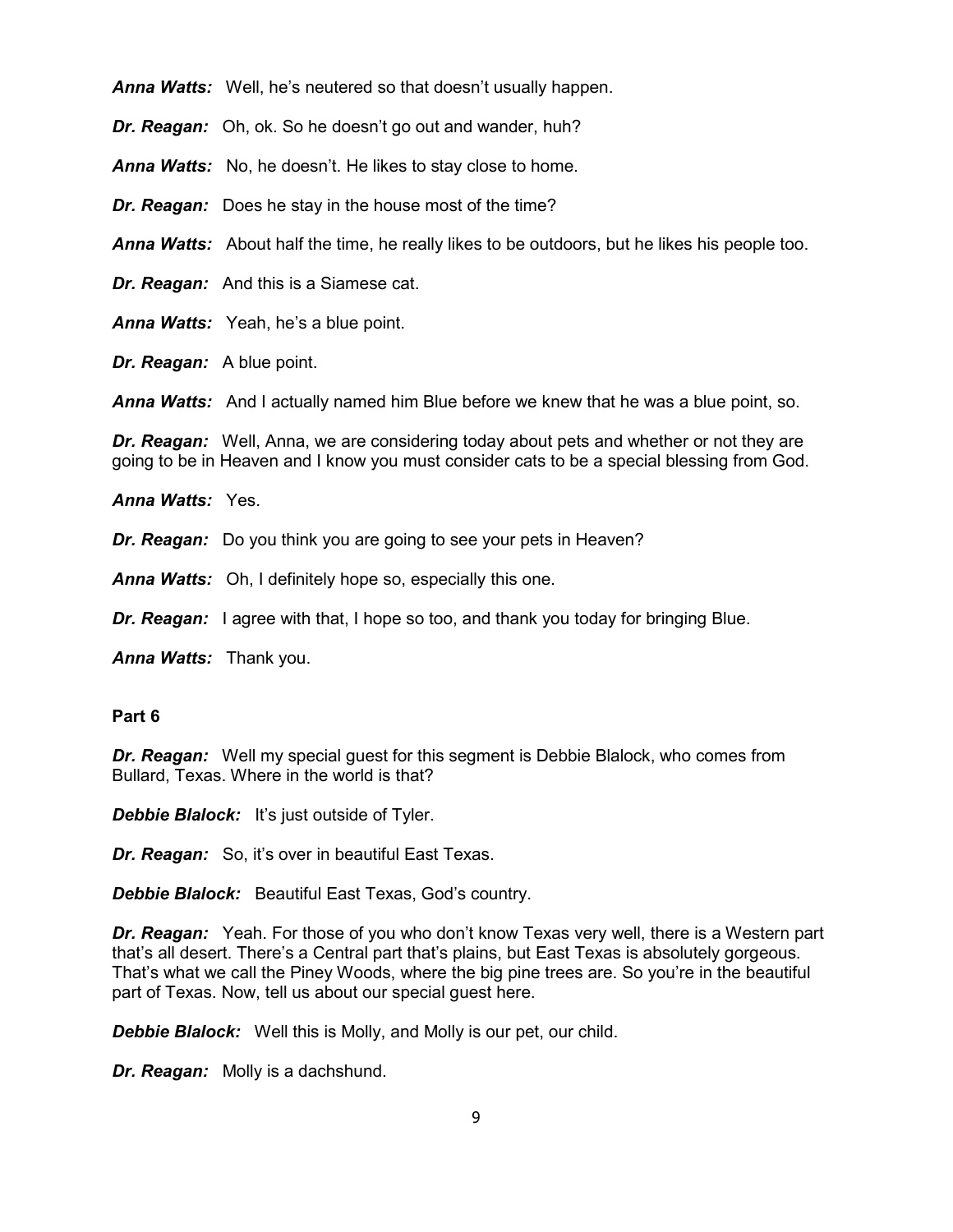*Debbie Blalock:* She's a dachshund. Well, she doesn't know that, she thinks she's human.

*Dr. Reagan:* Yes, I know, I know about that, I know about that. You know, my wife and I have had dachshunds all our lives and in fact we had one of our dachshunds on earlier in the program, and one thing I've learned about dachshunds is that they are very loyal, very faithful. They usually get attached to one person. And I've also noticed that they are very territorial. They have their territory. They don't want any birds in their territory; they don't want any squirrels. Now out in East Texas you've got a lot of squirrels, don't they drive Molly nuts?

**Debbie Blalock:** Yes, and then consequently she drives us nuts.

**Dr. Reagan:** Well, in fact I've even watched the squirrels. They'll come down the tree, and, maybe this high off the ground, and they will just – their fur will stand up on end, and they sort of growl, and they know how high that dog can jump and they just drive the dog nuts.

**Debbie Blalock:** They do, and she is very, she'll sit there until she--

*Dr. Reagan:* Have you ever owned another dachshund?

*Debbie Blalock:* Oh yes, in fact, that's about all we've ever owned is dachshunds.

*Dr. Reagan:* Well tell us about Molly's personality. I know dogs have very distinctive personalities.

*Debbie Blalock:* Well, it's very particular to the breed. She's very affectionate, she's very, like you said, territorial, and--

*Dr. Reagan:* Very wiggly.

*Debbie Blalock:* Very wiggly right now.

*Dr. Reagan:* Well she doesn't know about this studio here.

*Debbie Blalock:* No she's never been on camera before.

*Dr. Reagan:* How old is she?

**Debbie Blalock:** She's six; she turned six last week, January the 5<sup>th</sup>.

*Dr. Reagan:* Now does she have other dogs at the house?

**Debbie Blalock:** No, she's the only one.

*Dr. Reagan:* So she is sort of the queen bee.

*Debbie Blalock:* Yes, we're not sure who owns the house, whether she does or we do.

*Dr. Reagan:* Every once in a while I look at my wife and she looks at me and I'll say, "What a mighty dog we serve."

*Debbie Blalock:* That's true.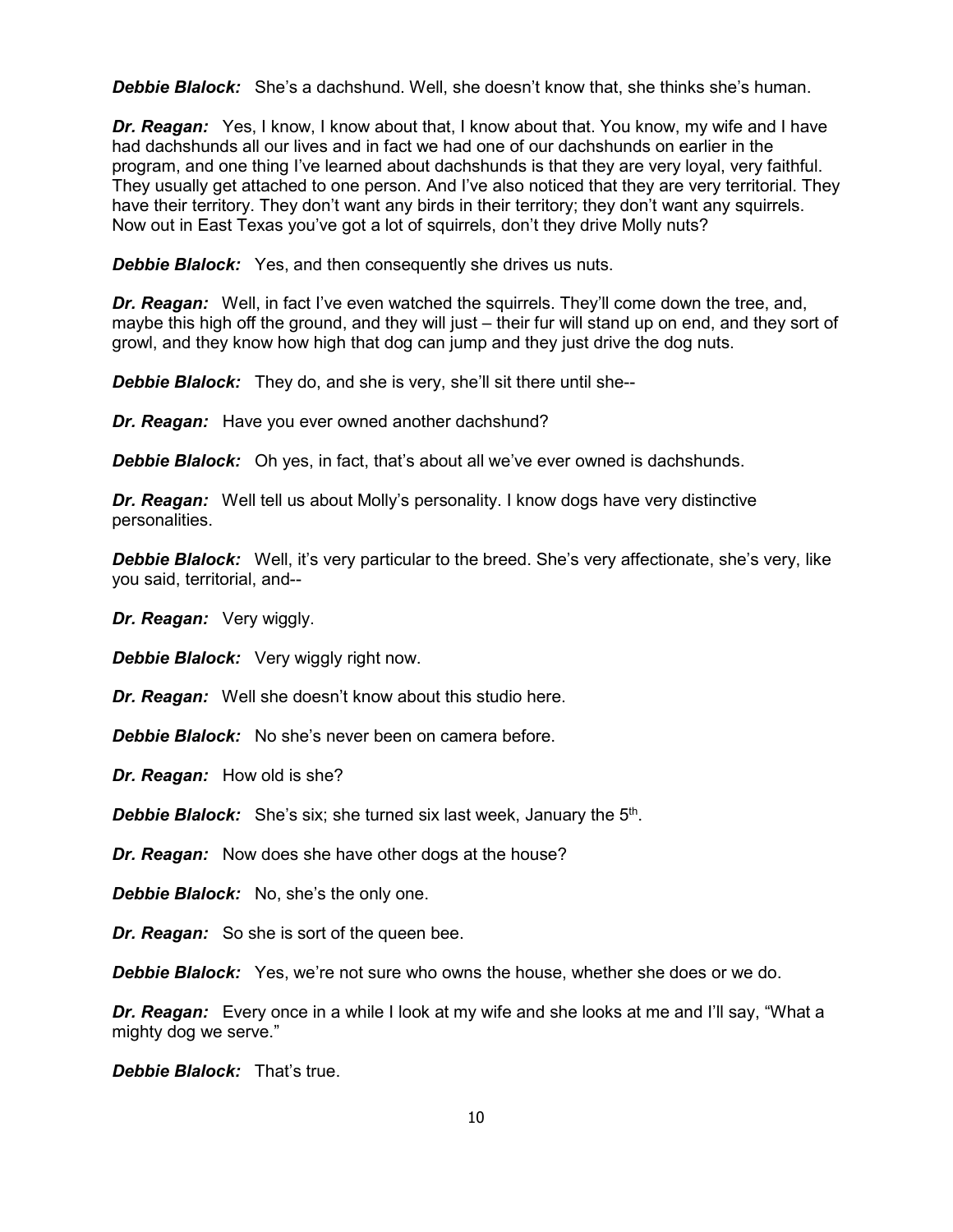*Dr. Reagan:* Because they kind of rule the roost, and it's amazing how they can let you know exactly what they want.

**Debbie Blalock:** It is amazing isn't it? She, now she usually comes to me because she knows I'm going to be listening to her.

*Dr. Reagan:* Oh. Does she have a favorite treat?

*Debbie Blalock:* Oh, yes.

*Dr. Reagan:* Yes.

**Debbie Blalock:** Bacon, which is not good.

*Dr. Reagan:* Bacon. Which is not good for her.

*Debbie Blalock:* No, no. She doesn't get it very often.

*Dr. Reagan:* Well Molly, I think, is trying to tell us that she's about tired of this interview and she's ready to get on with something more important right?

*Debbie Blalock:* I'm sure she is.

*Dr. Reagan:* Well, what I understand Debbie, is that Molly has a very, very special trick.

*Debbie Blalock:* She does. She's, she's a "born again dachshund."

*Dr. Reagan:* A born again dachshund? Now that's something, I wonder what in the world that means. A born again dachshund.

*Debbie Blalock:* Well I'm sure she'd be happy to show you.

*Dr. Reagan:* Ok, well I tell you what we're going to do, we're going to take a little break here and then were going to move this table out and we're going to let Molly perform her trick right here. Ok?

*Debbie Blalock:* Ok. All right, Molly, are you ready to do your trick? I hope so, ok, here we go.

*Dr. Reagan:* Ok, now we're ready for Molly.

*Debbie Blalock:* Molly, are you dead in your sins? Does Mohammad save? Does the Pope save? Can Molly save herself? Can Dave save you? Jesus saves.

*Dr. Reagan:* Oh Molly, you are something else. You really are an evangelistic dog. Well, Debbie, you taught her that?

*Debbie Blalock:* Taught her, it took about ten minutes.

*Dr. Reagan:* In ten minutes!

*Debbie Blalock:* In ten minutes.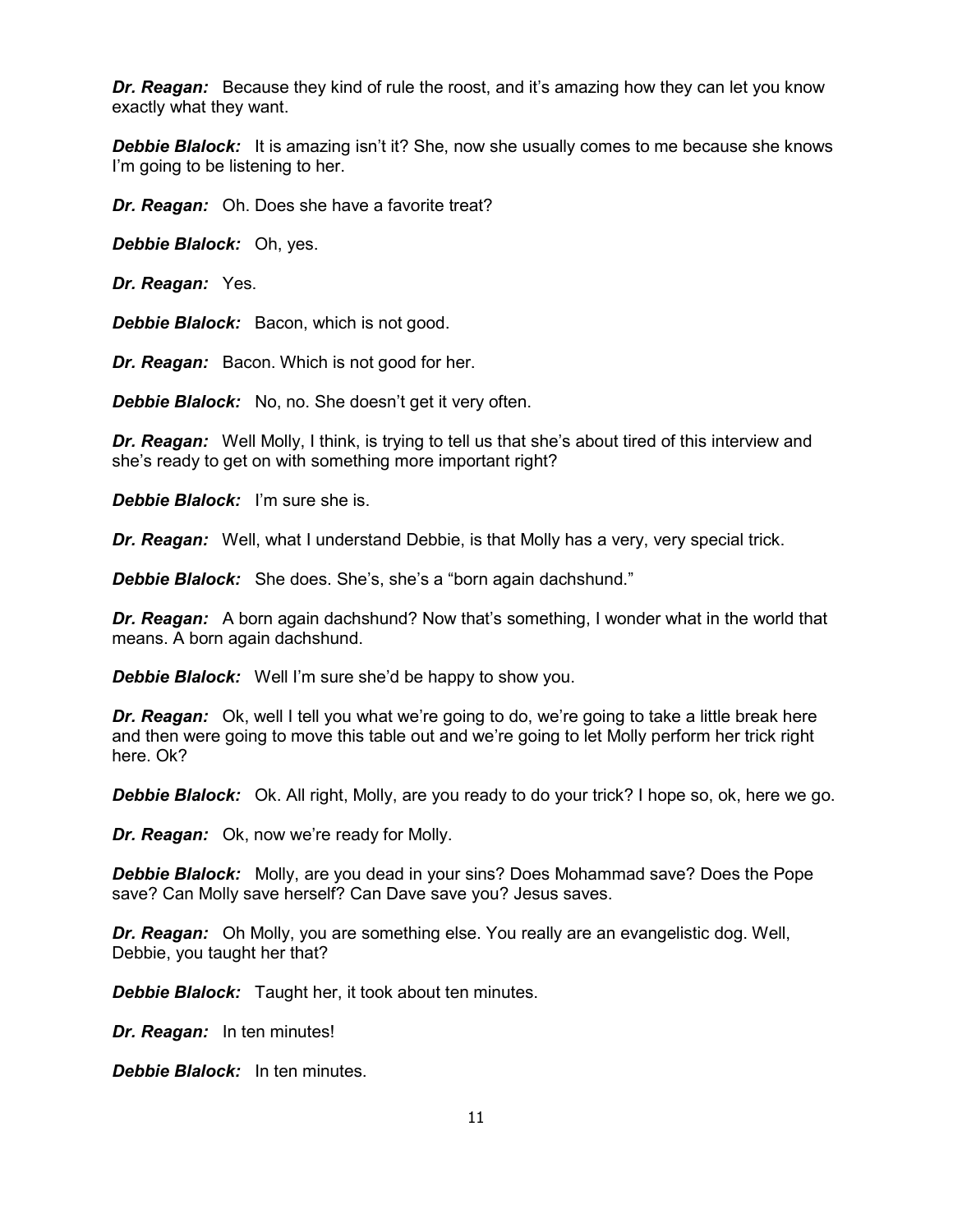*Dr. Reagan:* And what was your idea behind this?

*Debbie Blalock:* Well, we had to move a lot with Steve's job, my husband's a locomotive engineer, and we've always had people coming in to hook up utilities or do some repair work, and I take 1 Peter 3:15 to heart. It says, "Sanctify Christ in your heart and be always ready to give an answer for the hope that is within you."

#### *Dr. Reagan:* Yes.

*Debbie Blalock:* And so, there's been two things that the Lord has provided for us, a way to witness. And that's, one through Molly, and through, you know, people always ask you about children.

*Dr. Reagan:* So, when you have a workman come to your home you can just say, "Hey, I want to show you a trick that my dog can do."

*Debbie Blalock:* That's right.

*Dr. Reagan:* And then you can take off from there and just share the gospel with them.

*Debbie Blalock:* Exactly right.

*Dr. Reagan:* So Molly really is an evangelistic dog.

*Debbie Blalock:* She sure is.

*Dr. Reagan:* That is wonderful. I appreciate you driving so far from East Texas…

*Debbie Blalock:* Was happy to.

*Dr. Reagan:* To come over here and be with us today and to share Molly with a national television audience. I imagine we're going to just be flooded with requests for this particular video so people can show Molly's great trick.

# **Part 7**

*Dr. Reagan:* Okay, it's time for us to take a look at the question we raised at the beginning of this program - namely, will our pets be in Heaven? As I pointed out earlier, I was prompted to think seriously about this question in 1998 when I received a remarkable letter from a lady in Houston, Texas, named Michelle Shannon. In her letter she informed me that her dog, Sable, had died recently. But instead of asking the usual question, "Will I see my pet in Heaven?" she proceeded to write an in-depth essay on why she was convinced that we will be reunited with our pets in Heaven. I was so impressed with her letter that we published it in our magazine and we posted it on our website where you can still find a copy of it today.

Now the first thing that Michelle did in her letter was to establish the fact that God loves and cares for the animals He has created. Here are the Scriptures she cited. She began with Revelation 4:11 which tells us that "all things were created for God's pleasure." Job 12:10 assures us that "In God's hand is the life of every creature." Luke 12:6 says that God never forgets about the animals. Matthew 10:29 says that even when a sparrow falls to the ground, God notices. Psalm 104 and Matthew 6 describe how God Himself feeds the animals. Proverbs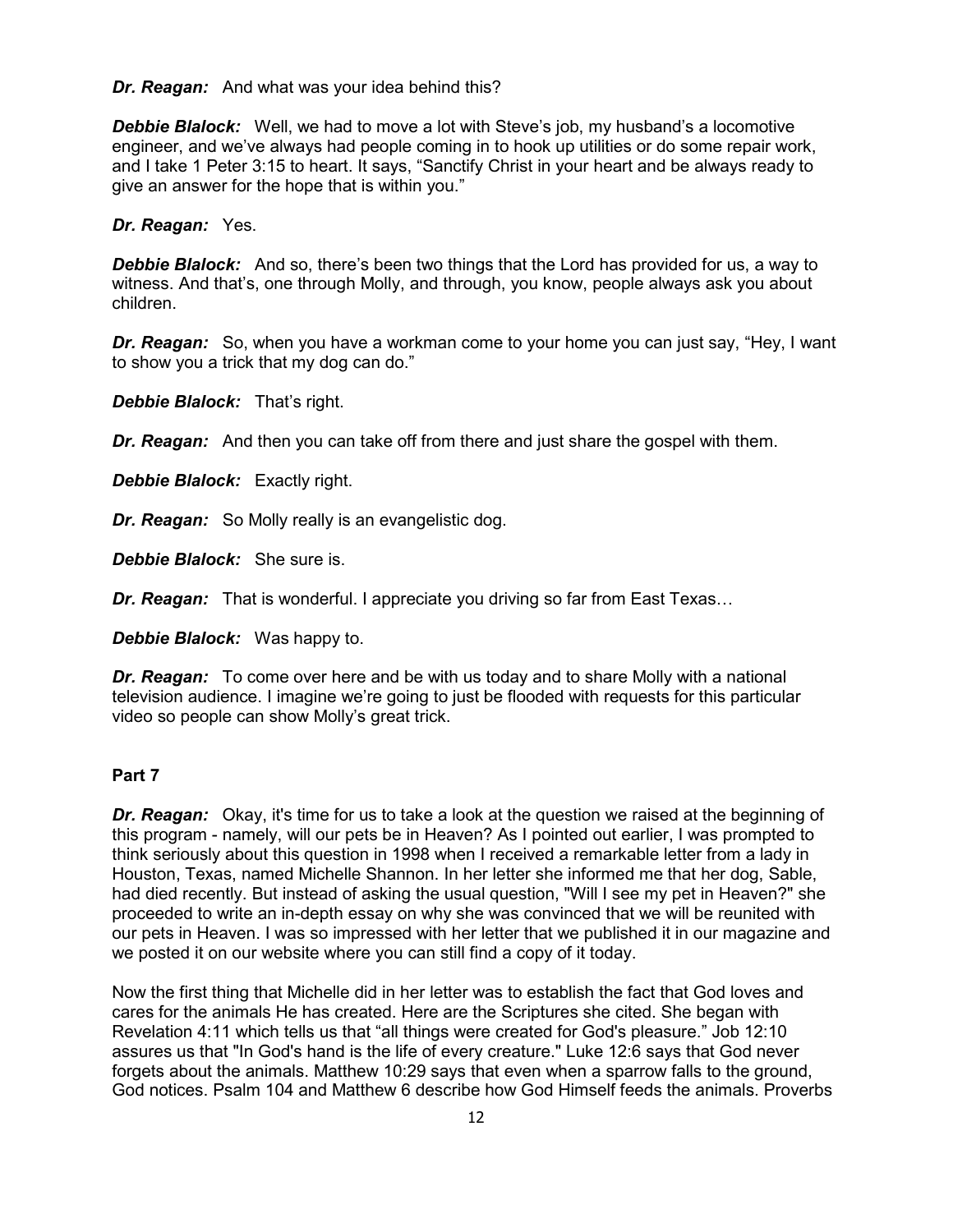12:10 declares that a righteous man cares for the needs of his animals. The next point that Michelle made in her letter is that the Scriptures clearly teach that Man's sin is what brought death and suffering to animals.

Michelle's final point was that animals share in the redemption of the universe that Jesus died for on the Cross. This is an important point that most Christians are simply not aware of. You see folks, in Old Testament times, the High Priest entered the Holy of Holies once a year to sprinkle blood on the mercy seat of the Ark of the Covenant to make atonement for the sins of the people. Now this act was prophetic in nature pointing to the fact that one day the Messiah would shed His blood for the mercy of God to cover the law of God.

But what most people have never noticed is that the Scriptures say that the High Priest took a step back from the Ark and sprinkled the blood on the ground in front of the Ark. This act was to symbolize the fact that the Messiah would also die to make possible the redemption of all of God's creation including both the plant and the animal kingdoms.

Consequently, we are told in Romans 8 that all of God's creation yearns for the Lord's return when the curse will be lifted, and the plant and animal kingdoms will be returned to their original perfection, as when they were created.

And we are told in Isaiah 11 that when the curse is lifted, the wolf will dwell with the lamb, the lion will eat straw with the ox, the cow will graze with the bear, and little children will play with cobras because they will no longer be poisonous. The Millennium will truly be a peaceable kingdom where Man and nature will live together in perfect peace and harmony.

Randy Alcorn, in his great book about Heaven, emphasizes what he calls "the principle of redemptive continuity," whereby the new, millennial earth, as well as the new earth of eternity, will be an extension of this earth, with everything perfected. Now keep in mind that in Revelation 21:5 it says that "God will make all things new." It does not say He will make new things. Randy Alcorn puts it this way: "God will not scrap His original creation and start over. Instead, He will take His fallen, corrupted creation and restore, refresh, and renew it to its original design."

So, my friends, there will be animals in the Millennium, and the Bible teaches there are animals in Heaven now. For example, Revelation 4 tells us that God's throne is protected by four living animals who also serve as worship leaders. Also, Revelation 19:11 says that Jesus will return to this earth from Heaven riding on a white horse. The principle of redemptive continuity would therefore necessitate animals in the eternal Heaven, which will be located on a new earth, most likely this earth renovated by fire.

But will those animals be the pets we knew in this life? The Bible does not say, but it hints that they might be. The hint is found in Psalm 104: verses 29 and 30. Verse 29 says, "When You take away their breath (the breath of animals), they die and return to the dust. Verse 30 says, "But when you send Your Spirit, they are created, and you renew the face of the earth."

In Matthew 19:28 Jesus referred to His return to this earth as the time of "regeneration." The apostle Peter affirmed this when he said the return of Jesus would be the period of "the restoration of all things." So, although these verses do not promise the re-creation of our pets, they certainly hint at it, and they do not rule out the possibility. Knowing how much God loves His creation and how much He loves to delight His Redeemed, I would personally not be the least bit surprised to discover that one of the many blessings of Heaven will be reunification with our beloved pets.